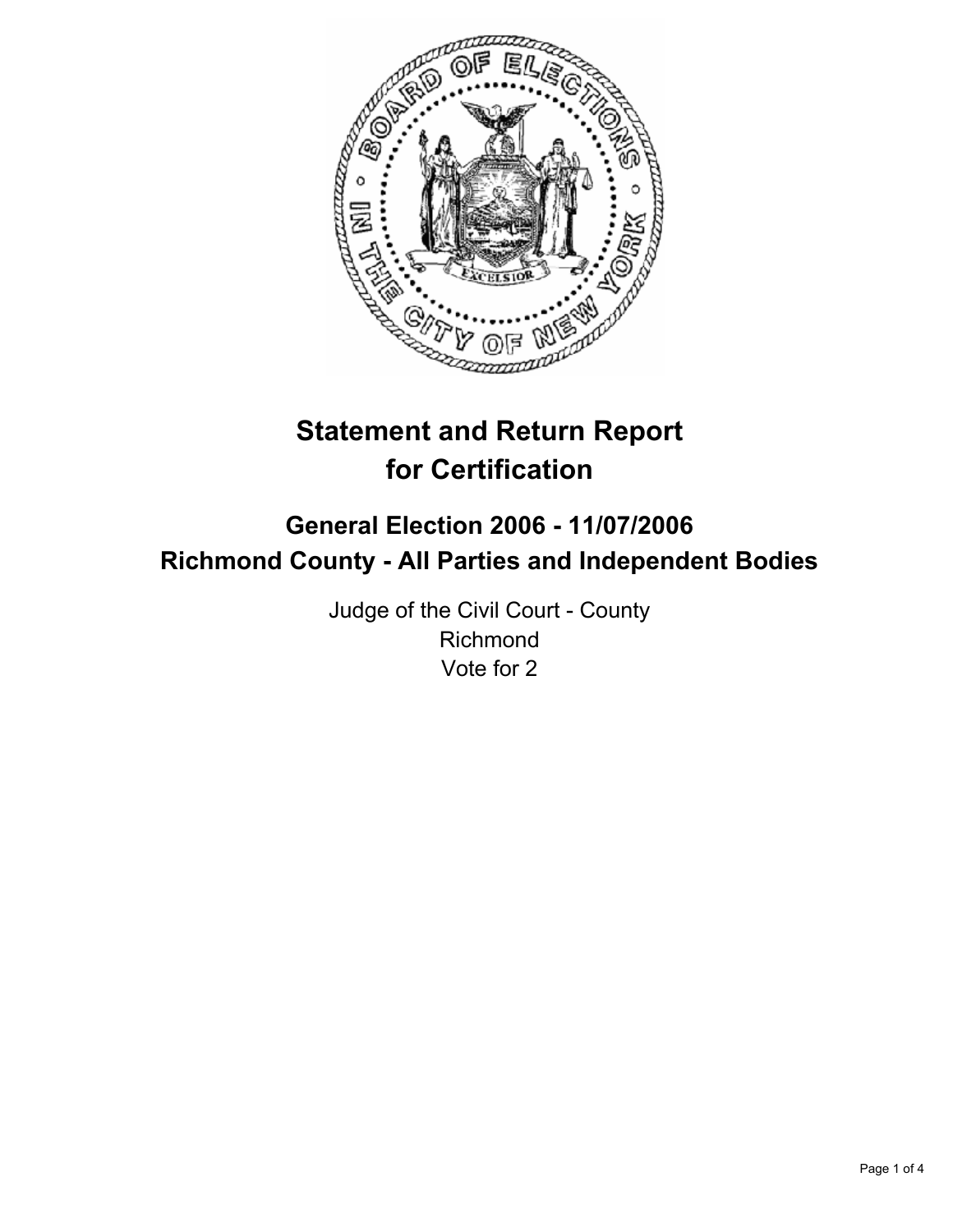

## **Assembly District 60**

| <b>PUBLIC COUNTER</b>                       | 14,691 |
|---------------------------------------------|--------|
| <b>EMERGENCY</b>                            | 0      |
| ABSENTEE/MILITARY                           | 594    |
| <b>AFFIDAVIT</b>                            | 156    |
| <b>Total Ballots</b>                        | 15,467 |
| BARBARA IROLLA PANEPINTO (REPUBLICAN)       | 5,316  |
| BARBARA IROLLA PANEPINTO (DEMOCRATIC)       | 5,038  |
| BARBARA IROLLA PANEPINTO (INDEPENDENCE)     | 257    |
| BARBARA IROLLA PANEPINTO (CONSERVATIVE)     | 805    |
| BARBARA IROLLA PANEPINTO (WORKING FAMILIES) | 309    |
| RALPH PORZIO (REPUBLICAN)                   | 5,513  |
| KIM DOLLARD (DEMOCRATIC)                    | 5,261  |
| KIM DOLLARD (INDEPENDENCE)                  | 330    |
| RALPH PORZIO (CONSERVATIVE)                 | 876    |
| KIM DOLLARD (WORKING FAMILIES)              | 401    |
| CAPT KANGOROE (WRITE-IN)                    |        |
| KIM KOLLOR (WRITE-IN)                       |        |
| LEE CANNING (WRITE-IN)                      |        |
| MARIE JOYELLA (WRITE-IN)                    |        |
| <b>Total Votes</b>                          | 24,110 |
| Unrecorded                                  | 6,824  |

#### **Assembly District 61**

| 22,007 |
|--------|
|        |
| 665    |
| 393    |
| 23,112 |
| 4,835  |
| 10,269 |
| 412    |
| 933    |
| 739    |
| 5,231  |
| 11,029 |
| 584    |
| 1,062  |
| 816    |
|        |
| 35,911 |
| 10,313 |
|        |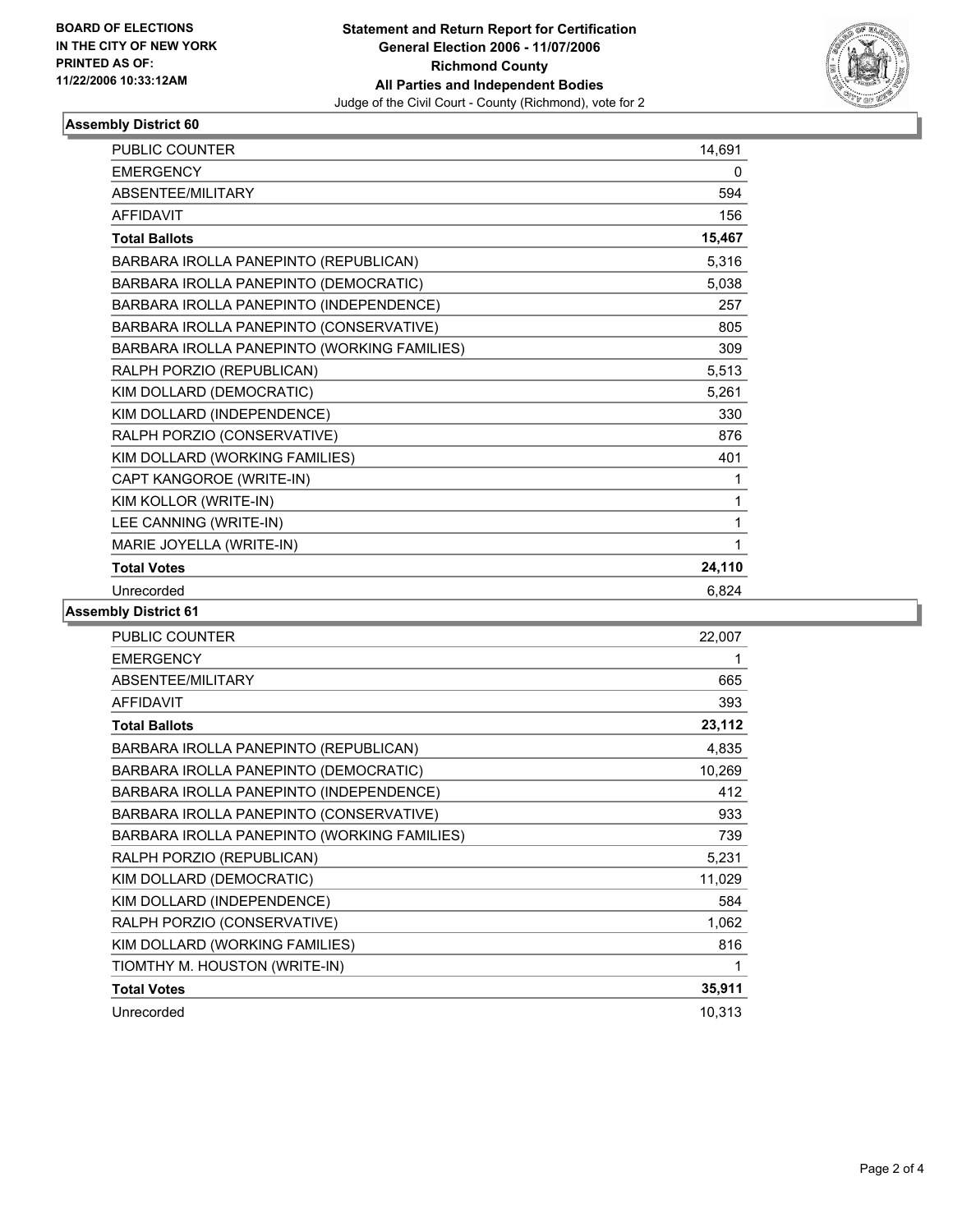

## **Assembly District 62**

| <b>PUBLIC COUNTER</b>                       | 24,245         |
|---------------------------------------------|----------------|
| <b>EMERGENCY</b>                            | 64             |
| ABSENTEE/MILITARY                           | 738            |
| <b>AFFIDAVIT</b>                            | 266            |
| <b>Total Ballots</b>                        | 25,336         |
| BARBARA IROLLA PANEPINTO (REPUBLICAN)       | 10,395         |
| BARBARA IROLLA PANEPINTO (DEMOCRATIC)       | 7,059          |
| BARBARA IROLLA PANEPINTO (INDEPENDENCE)     | 422            |
| BARBARA IROLLA PANEPINTO (CONSERVATIVE)     | 1,457          |
| BARBARA IROLLA PANEPINTO (WORKING FAMILIES) | 422            |
| RALPH PORZIO (REPUBLICAN)                   | 10,899         |
| KIM DOLLARD (DEMOCRATIC)                    | 7,494          |
| KIM DOLLARD (INDEPENDENCE)                  | 541            |
| RALPH PORZIO (CONSERVATIVE)                 | 1,618          |
| KIM DOLLARD (WORKING FAMILIES)              | 466            |
| <b>GREG SERRAO (WRITE-IN)</b>               |                |
| KATHLEEN GORMAN (WRITE-IN)                  | $\overline{2}$ |
| MICHAEL ZAMBARDA (WRITE-IN)                 | 1              |
| ROBERT STRANIERE (WRITE-IN)                 | 1              |
| <b>Total Votes</b>                          | 40,778         |
| Unrecorded                                  | 9,894          |

**Assembly District 63**

| <b>PUBLIC COUNTER</b>                       | 20,753 |
|---------------------------------------------|--------|
| <b>EMERGENCY</b>                            | 7      |
| ABSENTEE/MILITARY                           | 672    |
| <b>AFFIDAVIT</b>                            | 249    |
| <b>Total Ballots</b>                        | 21,712 |
| BARBARA IROLLA PANEPINTO (REPUBLICAN)       | 6,483  |
| BARBARA IROLLA PANEPINTO (DEMOCRATIC)       | 8,735  |
| BARBARA IROLLA PANEPINTO (INDEPENDENCE)     | 348    |
| BARBARA IROLLA PANEPINTO (CONSERVATIVE)     | 853    |
| BARBARA IROLLA PANEPINTO (WORKING FAMILIES) | 429    |
| RALPH PORZIO (REPUBLICAN)                   | 6,623  |
| KIM DOLLARD (DEMOCRATIC)                    | 9,110  |
| KIM DOLLARD (INDEPENDENCE)                  | 419    |
| RALPH PORZIO (CONSERVATIVE)                 | 893    |
| KIM DOLLARD (WORKING FAMILIES)              | 455    |
| VEERA KONKA (WRITE-IN)                      | 1      |
| <b>Total Votes</b>                          | 34,349 |
| Unrecorded                                  | 9,075  |